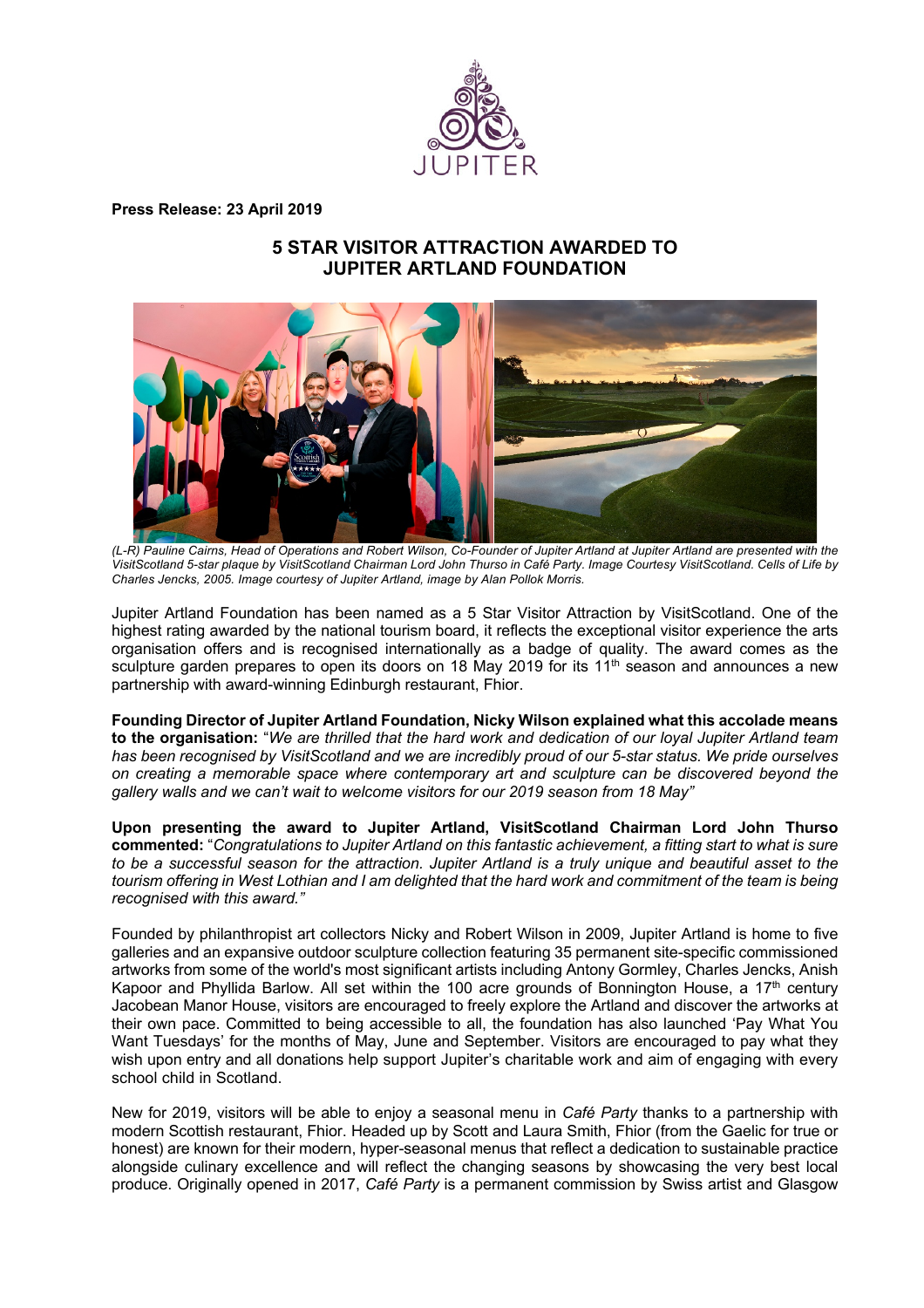

School of Art graduate, Nicolas Party and offers visitors a fantastical and unique experience when dining at Jupiter which includes specially designed crockery, furniture and large vivid wall paintings all heavily influenced by Parisian bistros.

**Co-owner of Fhior, Laura Smith commented**: *"A collaboration in this sense is something very different*  for us and will take us into new territory. We will be providing highly accessible and vibrant café food that *can be enjoyed by everyone. We feel very lucky that our first journey into this area of our business is with Jupiter Artland. Nicky and the team at Jupiter are incredibly inspiring with their energy and ambition to continually grow and develop, and we are honoured to now be a part of this journey."*

On Sunday 26 May, Sunday 9 June and Sunday 14 July Fhior will host a series of bespoke evening dinners at *Café Party* that will showcase the seasonal cuisine they have become so well known for. For further information and to book tickets please visit https://www.jupiterartland.org/visit/cafe.

Highlights of Jupiter Artland 2019 artistic programme include a new commission *The Negative Years* by **Daniel Lie***,* as part of Jupiter's ongoing ecological research (18 May – 14 July 2019), the unveiling of **Joana Vasconcelos'** highly anticipated permanent commission *Gateway*, an intricately designed pool with handcrafted Portuguese glazed tiles (27 July – 29 September 2019) and the UK premiere of Trisha Brown: In Plain Site by Trisha Brown Dance Company (9-11 August) as part of Edinburgh International Festival, accompanied by a retrospective exhibition of the iconic choreographer's work (27 July – 29 September). This will be the first time Jupiter Artland has partnered with Edinburgh International Festival. The 2019 season culminates with **JUPITER RISING,** a new outdoor festival that brings together artists, musicians, performers and thinkers for a weekend-long celebration across Jupiter's iconic landscape (23–25 August 2019).

#### **ENDS**

**For further information, high res images and to arrange interviews please contact:**  Hope Butler at Sutton on 020 7183 3577 or email hope@suttonpr.com.

## **Notes to Editors**

**Jupiter Artland Foundation** is one of Scotland's most significant arts organisations, with five gallery spaces and an expansive outdoor sculpture collection, featuring landscaped gardens and site-specific commissioned artworks from some of the world's most significant artists. Located just outside Edinburgh, Jupiter Artland is a registered charity, founded by the philanthropist art collectors Robert and Nicky Wilson, now with 35 permanent site-specific works across 100 acres of woodland and meadows. Committed to nurturing the work of outstanding contemporary artists and continuing to commission new works to grow the ever-evolving landscape, Jupiter Artland opened to the public in May 2009, and in 2016 was nominated for the Art Fund's prize for Museum of the Year.

Permanent sculptures and installations across the grounds include works by artists including Phyllida Barlow, Antony Gormley, Charles Jencks, Anish Kapoor, Christian Boltanski, Nathan Coley, Ian Hamilton Finlay, Laura Ford, Anya Gallaccio, Andy Goldsworthy, Jim Lambie, Cornelia Parker and Marc Quinn. Each artwork's specific site has been personally selected by the artist. The works are set within the grounds of Bonnington House, a 17th century Jacobean Manor House and visitors are encouraged to freely explore the Artland and discover the artworks at their own pace.

Jupiter Artland's ground-breaking learning programme includes free visits for nurseries, schools, universities and community education organisations. Since the programme began in 2009 over 50,000 learners have been welcomed to the collection as part of free or subsidised visits. Jupiter Artland's child-led ethos to learning sparks curiosity and builds resilience, creativity and critical thinking skills in the minds of young learners. Jupiter Artland's mission is for every school child in Scotland to visit or experience Jupiter Artland either through a visit with hands-on activity or through Jupiter Artland's pioneering digital projects.